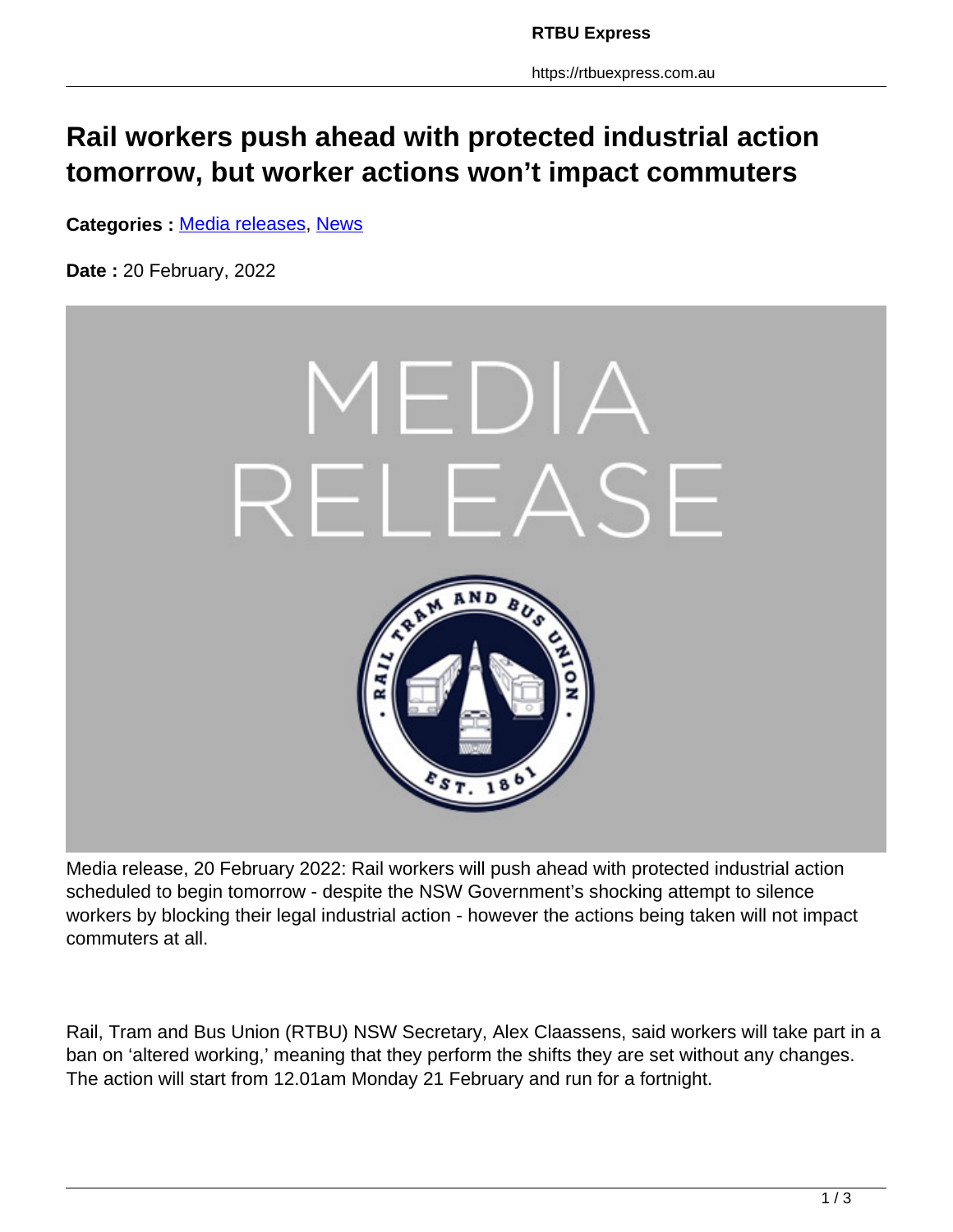"Workers will be taking protected industrial action, but only transport management will notice the impact, not commuters," Mr Claassens said. "If commuters see any impact to their services, it won't be because of workers' actions, but because the NSW Government is spitting the dummy and trying to make a point.

"All members will be at work, ready to work. They will be ready and waiting to crew the trains. There is no impediment, only stubbornness on behalf of the NSW Government. The actions being taken are designed to make life hard for transport management, not commuters.

**"**There's no strike – workers are simply performing the shifts we're set without any changes."

Mr Claassens said rail workers have been bitterly disappointed by the NSW's Government's approach to current enterprise agreement negotiations, particularly over the past days which have seen the NSW Government take a heavy-handed, expensive, legal approach to workers' legal right to take industrial action.

"The NSW Government's treatment of Sydney and NSW Trains workers and commuters has been appalling for a long time, but bringing in expensive lawyers in a bid to silence workers who are merely trying to get their safety concerns heard is a new low," Mr Claassens said.

"We don't have any choice but to continue to take action. We're choosing not to strike at this point, but we're hoping that our actions will finally make the NSW Government listen. We've been trying to negotiate for many, many months, but the NSW Government has shown time and again that it is simply not interested in listening to the genuine concerns of workers.

"Rail workers are the ones helping and protecting the travelling public every day. We chose these industrial actions so they could send a message to transport management while still running train services and helping people get by.